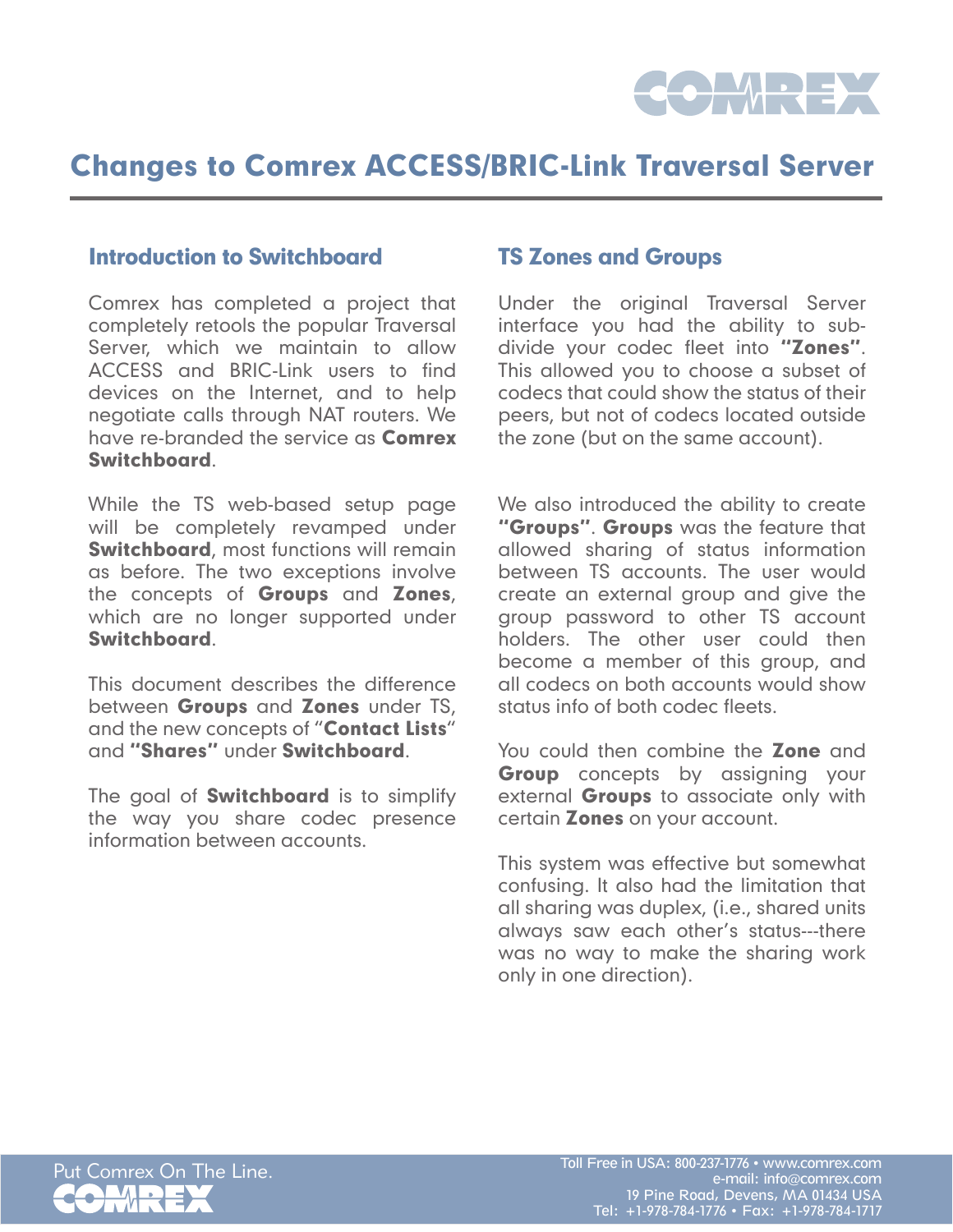

## Changes to Comrex ACCESS/BRIC-Link Traversal Server

### Switchboard Contact Lists

As an alternative to **Zones, Switchboard** has implemented the concept of "Contact Lists". This is similar to **Zones** in that you will choose a subset of your codec fleet on your account. You can create multiple Contact Lists that consist of different subsets. With the exception of units shared by others (see share section), only units within your **Switchboard** account may be assigned to **Contact Lists.** 



By default, a master **Contact List** is created that contains all codecs on your account. And by default, every codec in your fleet uses the master list. So if you're not interested in segregating codecs on your account, and you have only one **Switchboard** administrator, the default configuration will work fine.

You can create multiple **Contact Lists**, each with a subset of your codecs, and save that on the **Switchboard** server. You then have the ability to assign these lists to your codecs. This will reduce the number of devices displayed on that unit to the codecs on the **Contact List**.



This is an important point. Assigning a Contact List to a codec determines which units that codec displays in its own *list*. It does not have any impact on how that codec is displayed on other devices.